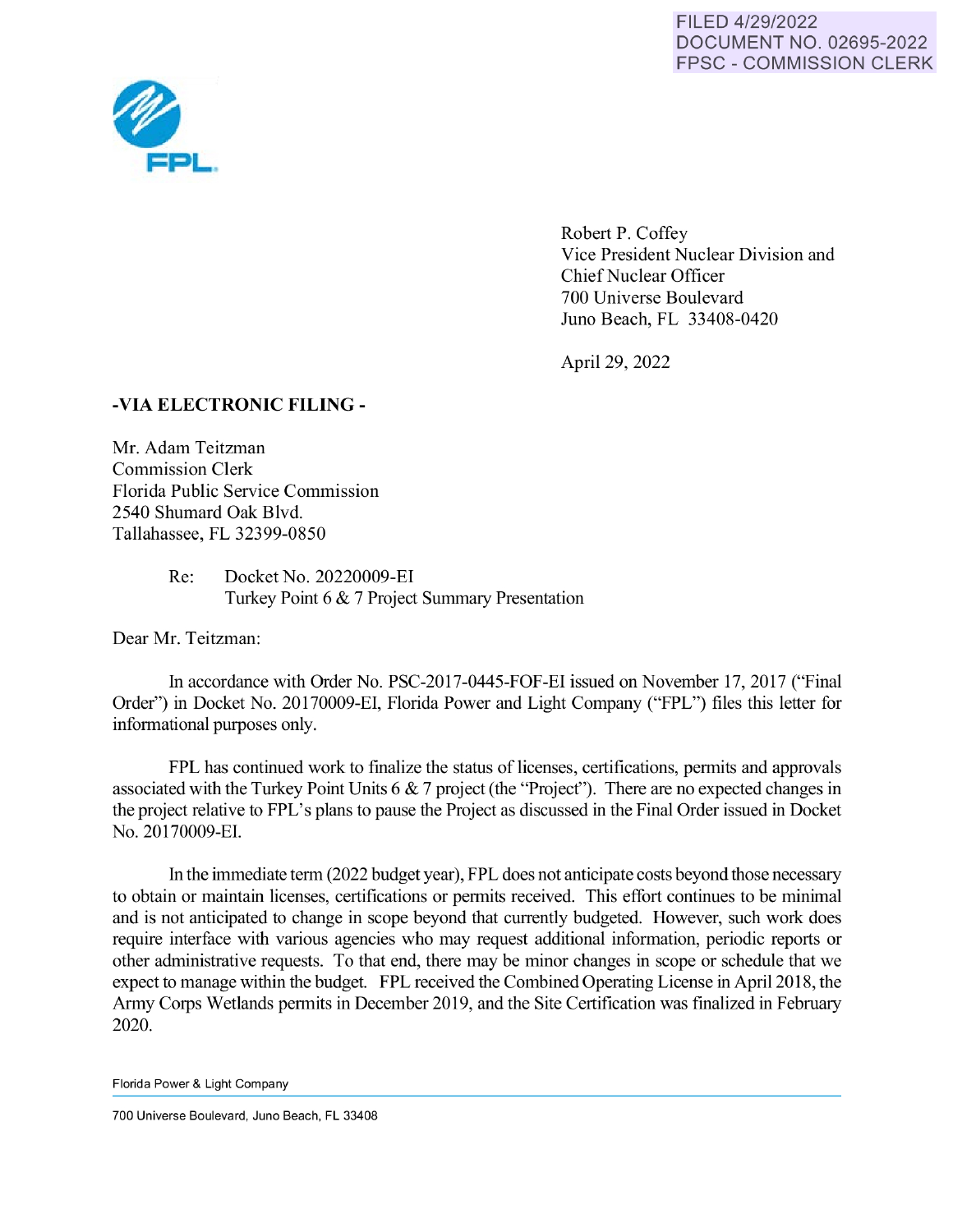Over the long term (several years), FPL will maintain an awareness of the general progress and associated developments in the AP1000 projects in China and the US. These projects are expected to move through significant milestones in the coming years. The performance of the projects through these milestones will assist in identifying the expected level of resources required to complete the construction and ultimate transition to operations.

Per Section 366.93(5) ,F.S. and Rule 25-6.0423 (9)(f), F.A.C., annual budget and actual cost updates for the Turkey Point 6 & 7 Project are to be included in FPL's Annual Report to the Florida Public Service Commission (the "Commission"). Please note that consistent with FPL having placed this project on hold (pause), we have not updated the project costs for completion of Turkey Point Units 6 & 7. As noted in our 2017 filing, we would not expect to update the Total Estimated in Service Cost until FPL decided to bring the Project back to the Commission for purposes of seeking permission to move forward. Thus, the enclosed schedule reflects what was submitted in Docket No. 20170009-EI and remains the latest updated estimated in-service project cost; this schedule has been updated to reflect actual costs incurred through December 31, 2021.

Please contact me should you have any questions or concerns.

Sincerely,

 */s/Robert P. Coffey* Robert P. Coffey

Enclosure